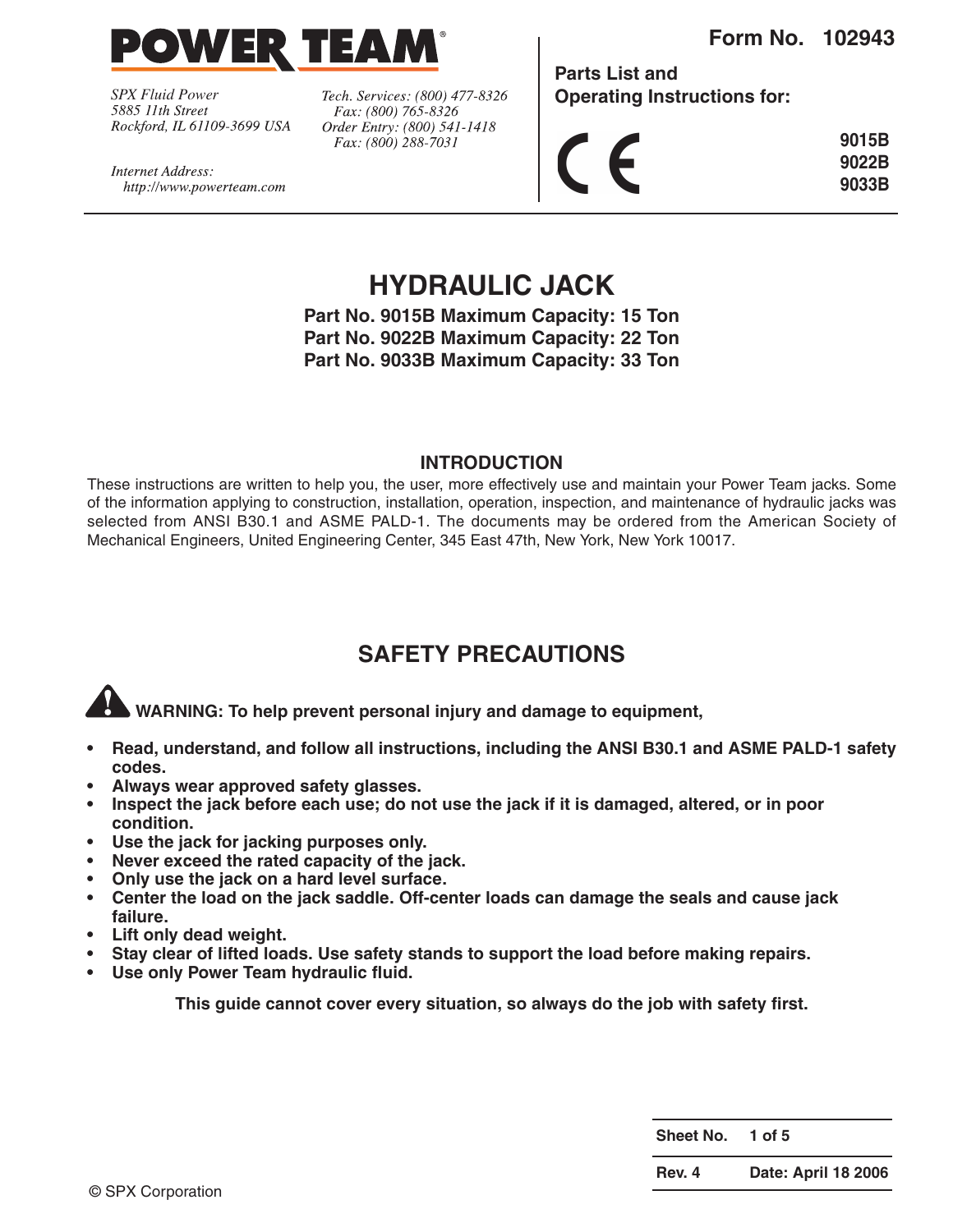## **OPERATING INSTRUCTIONS**

- 1. To raise the jack, close the release valve tightly by turning it clockwise. Insert the handle into the handle socket and operate the pump.
- 2. To lower the jack, slowly open the release valve stem by turning it counterclockwise.
- 3. For horizontal operation, position jack on its side so that the release valve is down for full piston extension.

### **PREVENTIVE MAINTENANCE**

**IMPORTANT: The greatest single cause of failure in hydraulic units is dirt. Keep the jack clean and well lubricated to prevent foreign matter from entering the system. If the jack has been exposed to rain, snow, sand, or grit, it must be cleaned before it is used.**

- 1. When the jack is not in use, keep the piston and pump rods fully retracted. Store the jack on its base and in a well protected area where it will not be exposed to corrosive vapors, abrasive dust, or any other harmful elements.
- 2. Visually inspect the jack before each use. Take corrective action if any of the following problems are found:
	- a. Cracked or damaged housing e. Incorrectly functioning swivel heads or adjusting screws
	- b. Excessive wear, bending, or other damage f. Loose hardware
- 
- 
- c. Leaking hydraulic fluid example and the set of the g. Modified or altered equipment
- d. Scored or damaged piston rod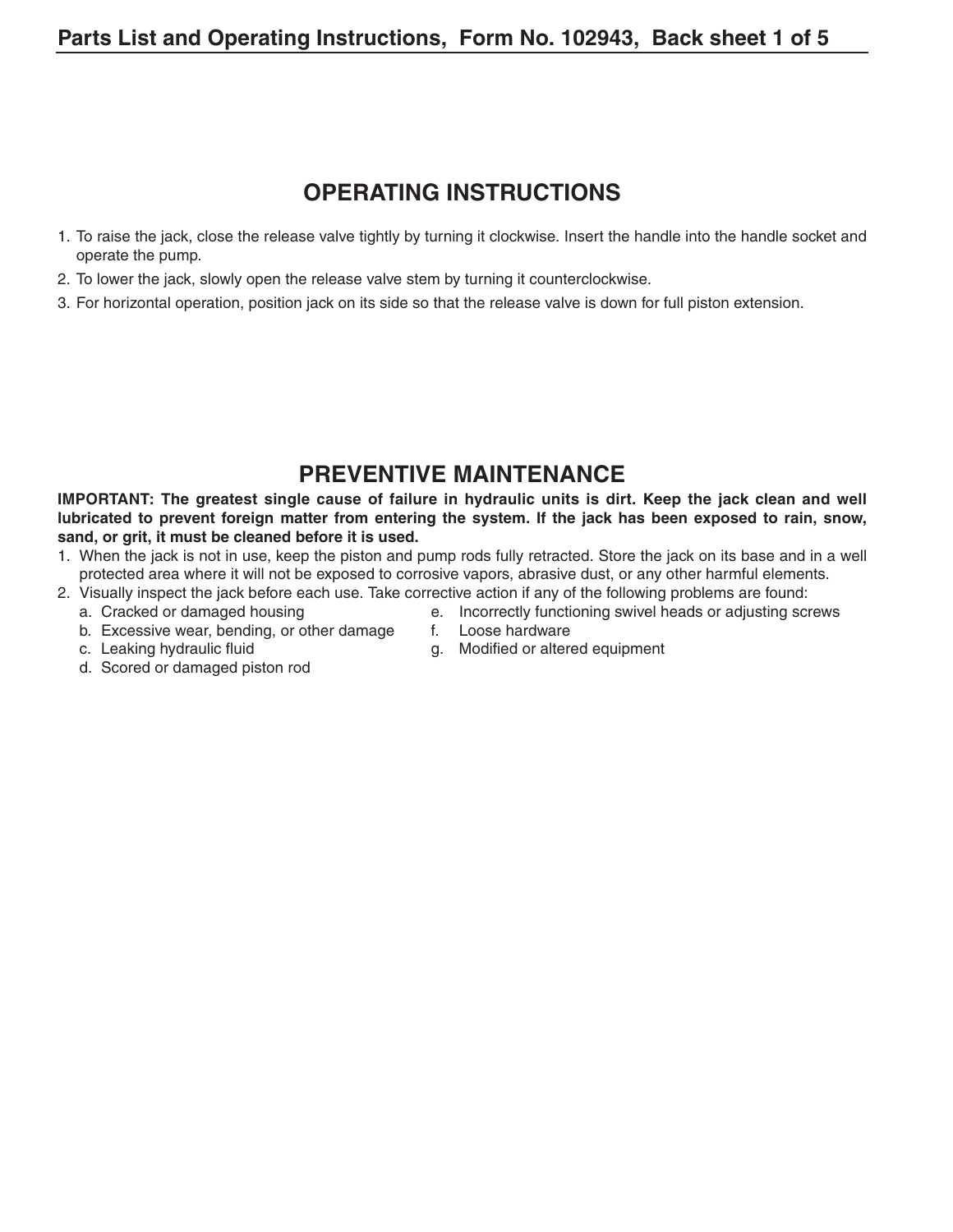# **TROUBLE-SHOOTING GUIDE**

Repair procedures must be performed in a dirt-free environment by qualified personnel who are familiar with this equipment.

| <b>TROUBLE</b>                              | <b>CAUSE</b>                                                                                                          | <b>SOLUTION</b>                                                                                                                                     |  |  |
|---------------------------------------------|-----------------------------------------------------------------------------------------------------------------------|-----------------------------------------------------------------------------------------------------------------------------------------------------|--|--|
| <b>Erratic Action</b>                       | 1. Air in system                                                                                                      | 1. With jack sitting on its base and<br>ram retracted, bleed air by<br>opening release valve. Pump for<br>10 seconds.                               |  |  |
|                                             | 2. Viscosity of oil too high<br>3. Internal leakage in cylinder                                                       | 2. Change to lower viscosity oil.<br>3. Replace worn seals. Check for                                                                               |  |  |
|                                             | 4. Cylinder sticking or binding                                                                                       | excessive contamination or wear.<br>4. Check for dirt, gummy deposits,<br>or leaks. Check for misalign-<br>ment, worn parts, or defective<br>seals. |  |  |
| Jack does not advance                       | 1. Release valve is open<br>2. Low/no oil in reservoir<br>3. Air-locked system<br>4. Load is above capacity of system | 1. Close release valve<br>2. Fill with oil and bleed system<br>3. Bleed the system<br>4. Use correct equipment                                      |  |  |
| Jack only extends partially                 | 1. Reservoir is low on oil<br>2. Piston rod is binding                                                                | 1. Fill reservoir<br>2. Check for dirt, gummy deposits,<br>or leaks. Check for misalign-<br>ment, worn parts, or defective<br>seals.                |  |  |
| <b>Jack advances slowly</b>                 | 1. Pump not working correctly<br>2. Leaking seals                                                                     | 1. Rework pump<br>2. Replace seals                                                                                                                  |  |  |
| Jack advances but doesn't hold<br>pressure  | 1. Cylinder seals are leaking<br>2. Pump check valve not working<br>correctly                                         | 1. Replace seals<br>2. Clean/replace check valve                                                                                                    |  |  |
|                                             | 3. Overload valve leaking or not<br>adjusted correctly                                                                | 3. Replace/adjust overload valve                                                                                                                    |  |  |
| Jack leaks oil                              | 1. Worn or damaged seals                                                                                              | 1. Replace seals                                                                                                                                    |  |  |
| Jack will not retract or retracts<br>slowly | 1. Release valve is closed<br>2. Cylinder damaged internally                                                          | 1. Open release valve<br>2. Send jack to authorized service<br>center for repair                                                                    |  |  |
|                                             | 3. Reservoir too full                                                                                                 | 3. Drain oil to correct level                                                                                                                       |  |  |

| Sheet No. 2 of 5 |                            |
|------------------|----------------------------|
| Rev. 4           | <b>Date: April 18 2006</b> |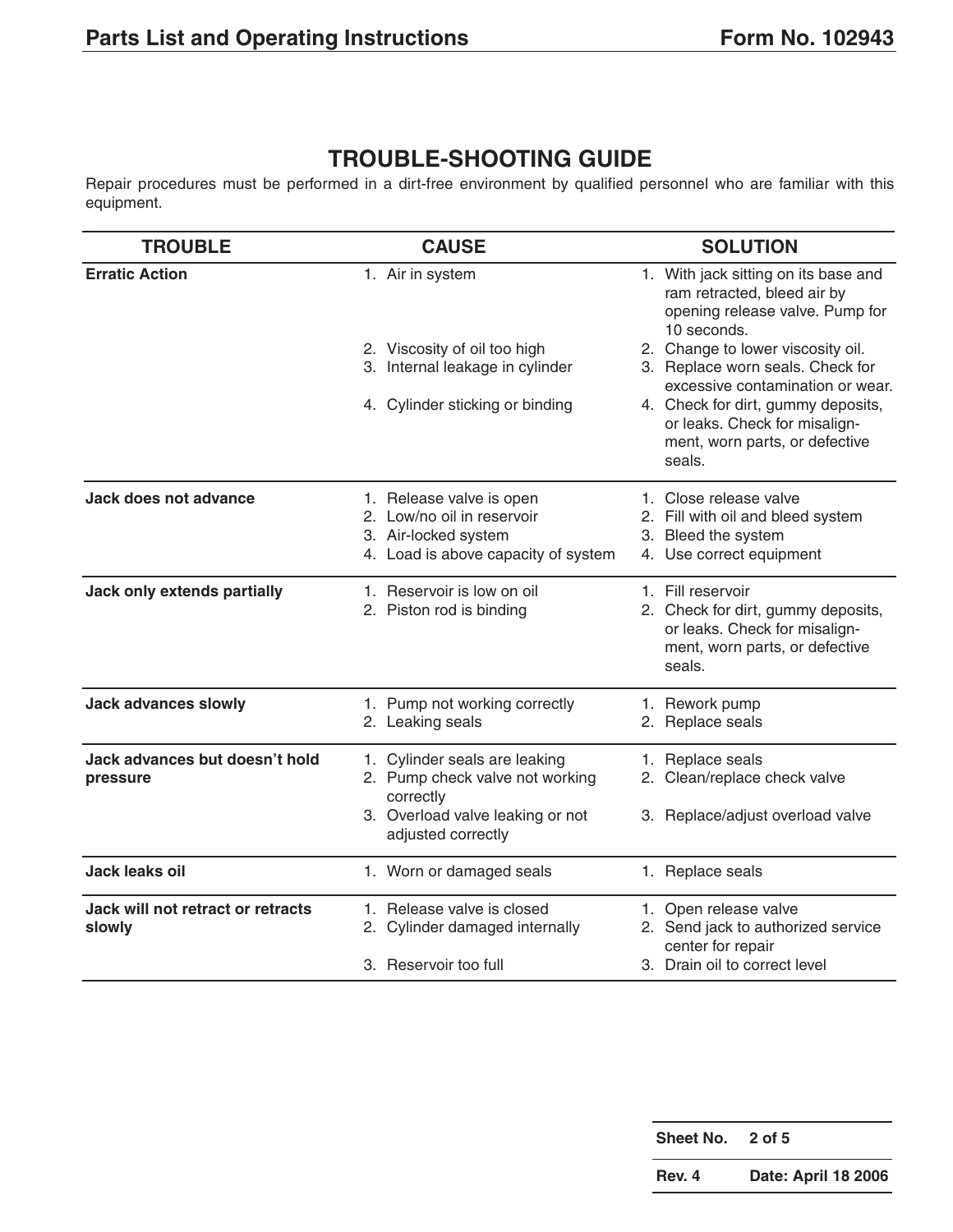

**PARTS LIST FOR 9015B**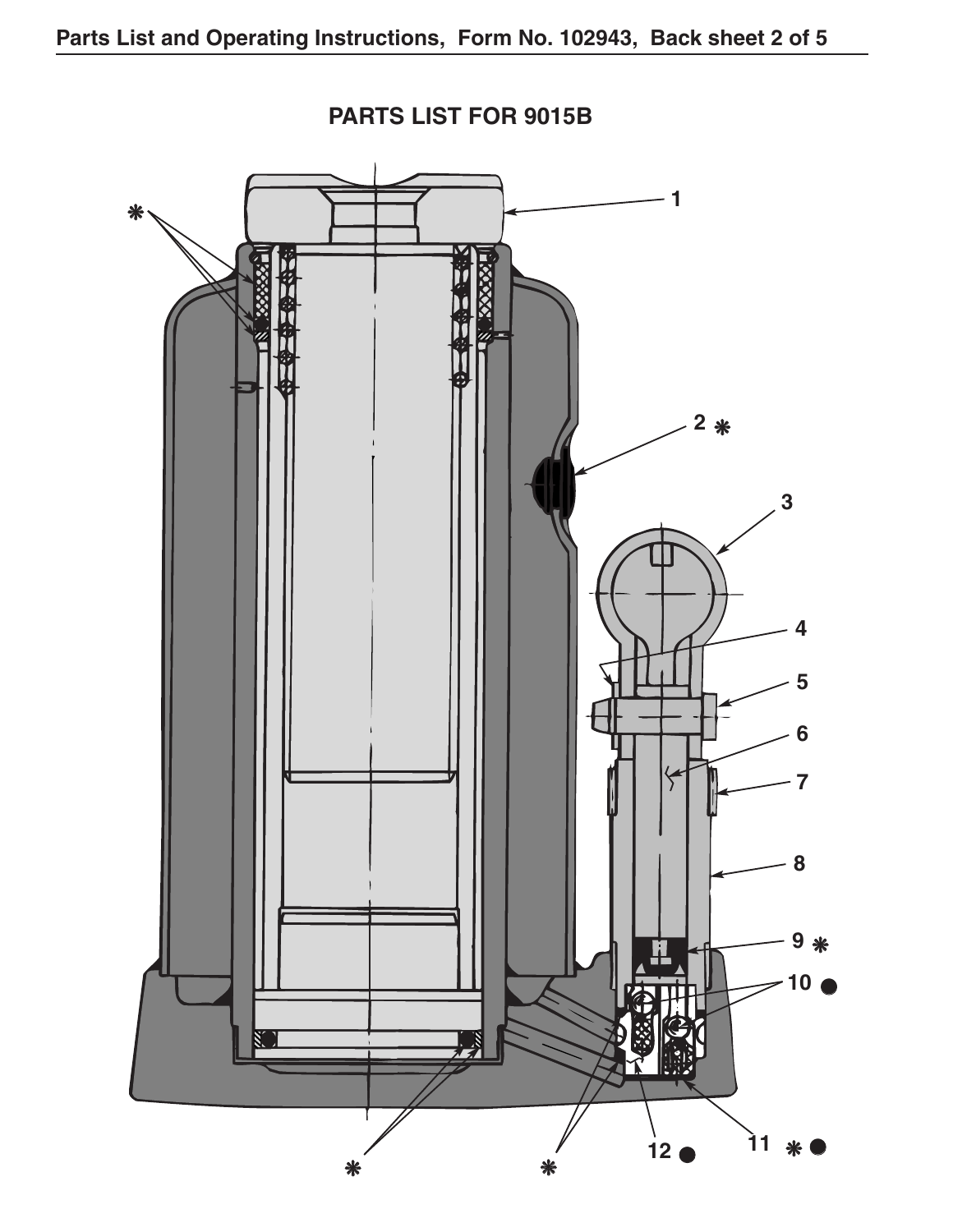| <b>Item</b><br>No. | Part<br>No.     | No.<br>Reg'd   | <b>Description</b>                   |
|--------------------|-----------------|----------------|--------------------------------------|
| 1                  | 9015B-10        | 1              | Ram, with Screw Extension - Complete |
| 2                  | $*9006X-3$      | 1              | Plug, Filler                         |
| 3                  | +9006X-5        | 1              | Support, Pump Lever                  |
| 4                  | †9033B-15       | 1              | Disc, Safety                         |
| 5                  | †9033B-14       | 1              | Stud, Collar                         |
| 6                  | <b>+9006X-6</b> | 1              | Piston, Pump                         |
| 7                  | †9006X-7        | 1              | <b>Bracket</b>                       |
| 8                  | <b>+9006X-8</b> | 1              | Guide, Pump Piston                   |
| 9                  | +*9033B-9       | 1              | Ring, Button Pack                    |
| 10                 | $-9006X-11$     | $\overline{2}$ | Ball, Inlet/Outlet                   |
| 11                 | $•*9006X-9$     | 1              | Gasket                               |
| 12                 | $•9015B-11$     | 1              | Inlet/Outlet Valve Insert            |

#### **PARTS INCLUDED BUT NOT SHOWN**

| 9006X-2 | Handle, Replacement |
|---------|---------------------|
|         |                     |

**421683** 1 Decal

Parts marked with an asterisk (\*) on this list **and** on the jack illustrations are contained in Seal Kit No. 9015B-1.

> Parts marked with a dagger (†) are contained in Pump Piston and Handle Bracket Kit No. 9006X-17.

Parts marked with a bullet (•) are contained in Inlet / Outlet Valve Insert Kit No. 9015B-4.

### **RELEASE VALVE ASSEMBLY**

![](_page_4_Picture_10.jpeg)

| Item<br>Part<br>No.<br>No.                                                        | No. | Req'd Description |
|-----------------------------------------------------------------------------------|-----|-------------------|
| 1 <b>A9006X-19</b> 1 Rod<br>$2 \triangle 9006X-20$ 1<br>3 <b>A9006X-14</b> 1 Ball |     | Seal              |

Parts marked with an asterisk (\*) are contained in Seal Kit No. 9015B-1.

Parts marked with a triangle (▲) are contained in Release Valve Repair Kit No. 9006X-18.

**Sheet No. 3 of 5**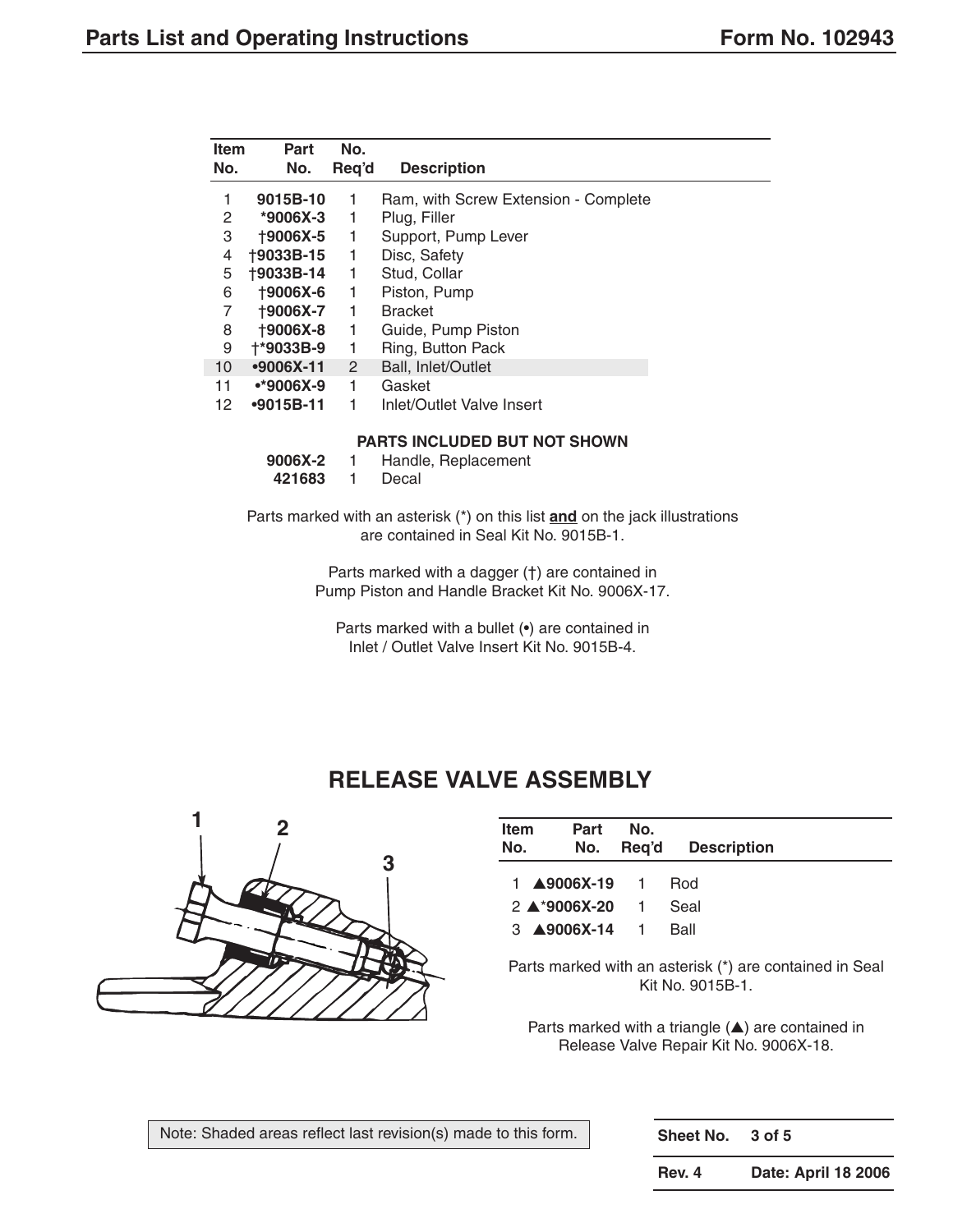![](_page_5_Figure_1.jpeg)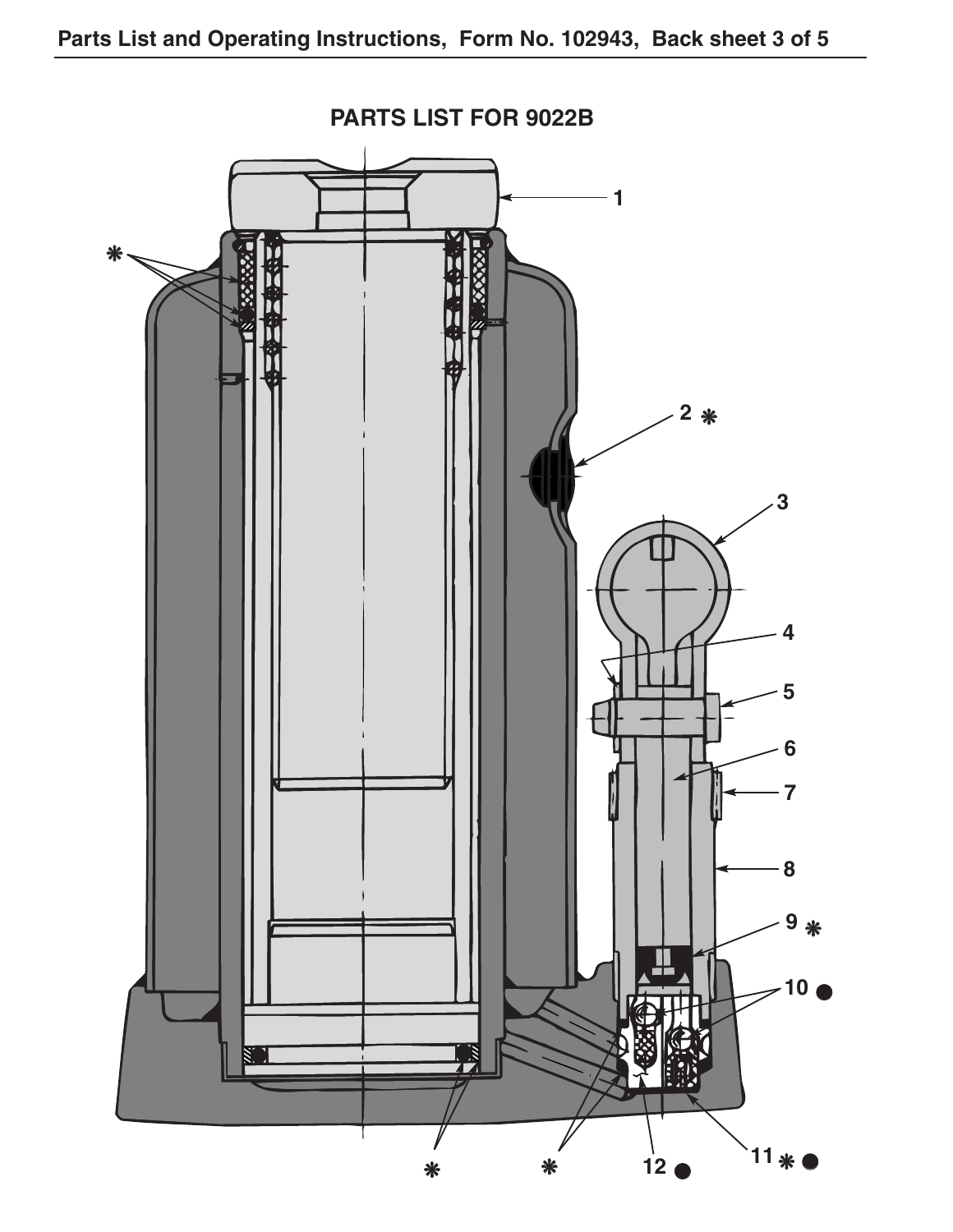| <b>Item</b><br>No. | Part<br>No.      | No.<br>Reg'd | <b>Description</b>                   |
|--------------------|------------------|--------------|--------------------------------------|
| 1                  | 9022B-9          | 1            | Ram, with Screw Extension - Complete |
| 2                  | $*9006X-3$       | 1            | Plug, Filler                         |
| 3                  | +9006X-5         | 1            | Support, Pump Lever                  |
| 4                  | <b>+9033B-15</b> | 1            | Disc, Safety                         |
| 5                  | <b>+9033B-14</b> | 1            | Stud, Collar                         |
| 6                  | <b>+9006X-6</b>  | 1            | Piston, Pump                         |
| 7                  | <b>+9006X-7</b>  | 1            | <b>Bracket</b>                       |
| 8                  | <b>+9006X-8</b>  | 1            | Guide, Pump Piston                   |
| 9                  | +*9033B-9        | 1            | Ring, Button Pack                    |
| 10                 | $•9006X-11$      | $\mathbf{2}$ | <b>Ball, Inlet/Outlet</b>            |
| 11                 | $•*9006X-9$      | 1            | Gasket                               |
| 12                 | $-9015B-11$      | 1            | Inlet/Outlet Valve Insert            |

#### **PARTS INCLUDED BUT NOT SHOWN**

| 9006X-2 | Handle, Replacement |
|---------|---------------------|
| 421684  | Decal               |

Parts marked with an asterisk (\*) on this list **and** on the jack illustrations are contained in Seal Kit No. 9022B-4.

> Parts marked with a dagger (†) are contained in Pump Piston and Handle Bracket Kit No. 9006X-17.

Parts marked with a bullet (•) are contained in Inlet / Outlet Valve Insert Kit No. 9015B-4.

## **RELEASE VALVE ASSEMBLY**

![](_page_6_Picture_9.jpeg)

| <b>Item</b><br>No. | Part<br>No.                                             | No. | Req'd Description |
|--------------------|---------------------------------------------------------|-----|-------------------|
|                    |                                                         |     | <b>Rod</b>        |
|                    | $2 \triangle 9006X - 20$ 1<br>$3 \triangle 9006$ X-14 1 |     | Seal<br>Ball      |

Parts marked with an asterisk (\*) are contained in Seal Kit No. 9022B-4.

Parts marked with a triangle (▲) are contained in Release Valve Repair Kit No. 9006X-18.

Note: Shaded areas reflect last revision(s) made to this form.

**Sheet No. 4 of 5**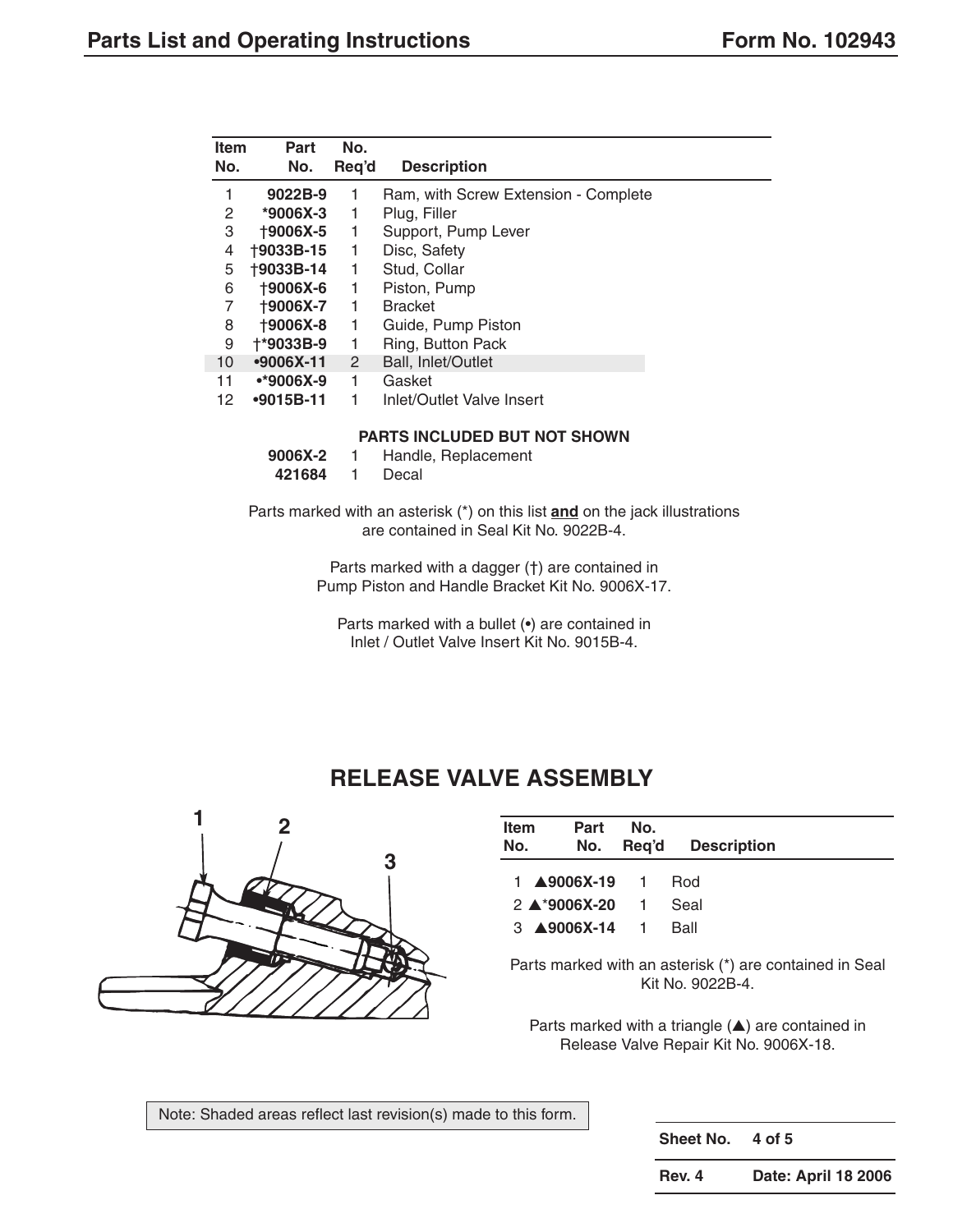![](_page_7_Figure_1.jpeg)